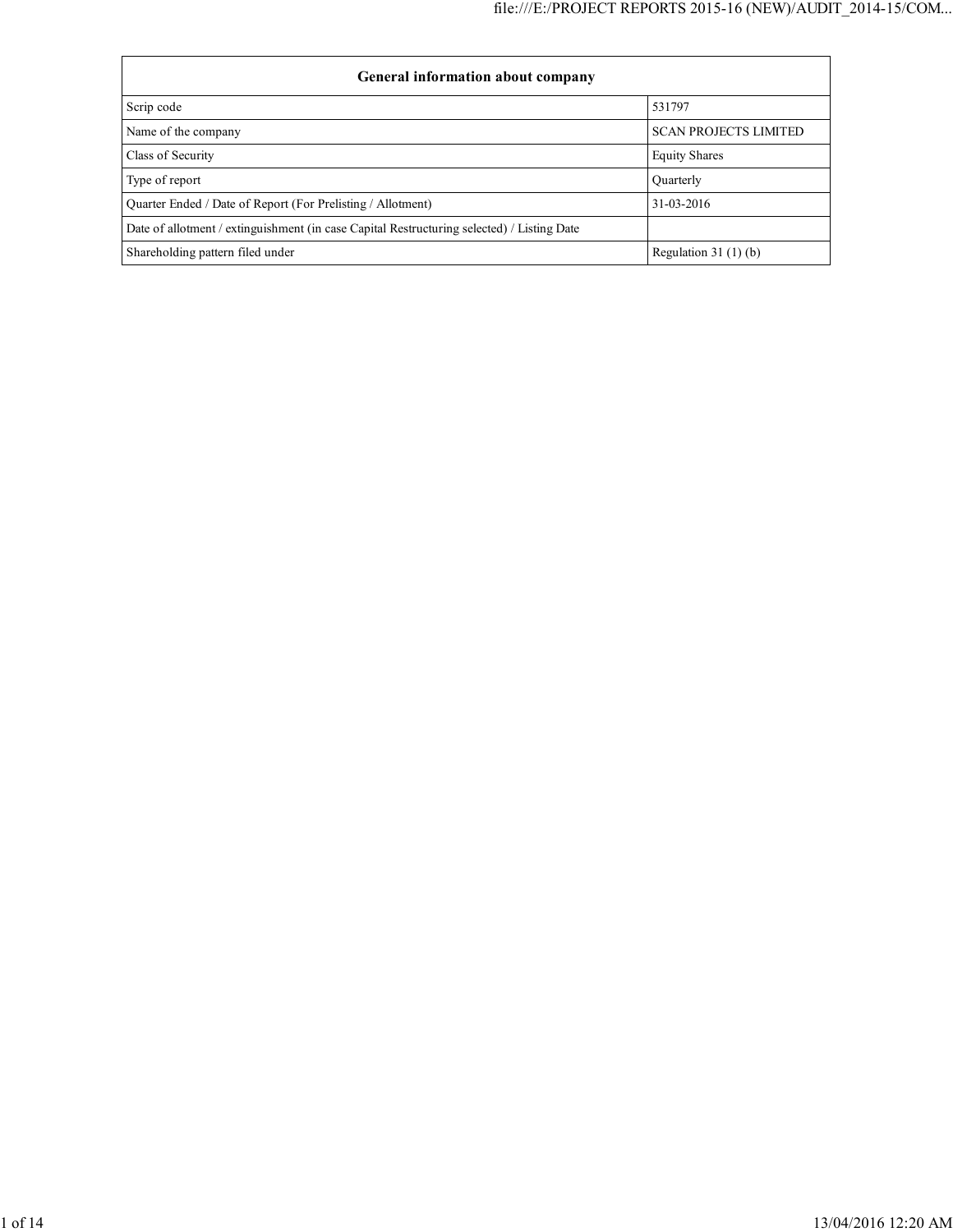| Sr. No. | Particular                                                                             | Yes/No         |
|---------|----------------------------------------------------------------------------------------|----------------|
|         | Whether the Listed Entity has issued any partly paid up shares?                        | No             |
|         | Whether the Listed Entity has issued any Convertible Securities?                       | N <sub>0</sub> |
|         | Whether the Listed Entity has issued any Warrants?                                     | No             |
|         | Whether the Listed Entity has any shares against which depository receipts are issued? | No             |
|         | Whether the Listed Entity has any shares in locked-in?                                 | No             |
| 6       | Whether any shares held by promoters are pledge or otherwise encumbered?               | No             |
|         | Whether company has equity shares with differential voting rights?                     | No             |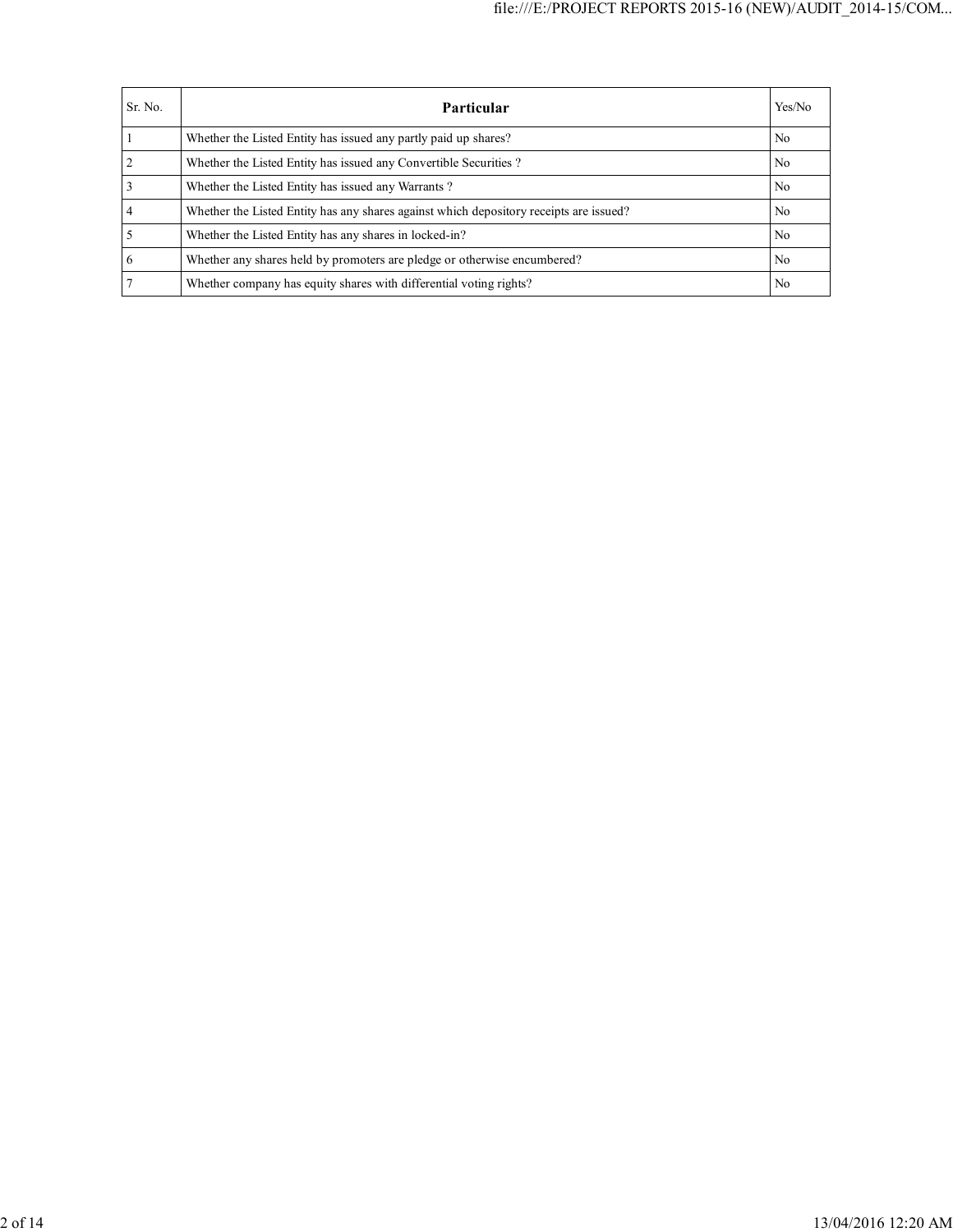|                 | Table I - Summary Statement holding of specified securities |                         |                                   |                            |                          |                           |                                                                                                                              |                                                                  |                           |         |                     |
|-----------------|-------------------------------------------------------------|-------------------------|-----------------------------------|----------------------------|--------------------------|---------------------------|------------------------------------------------------------------------------------------------------------------------------|------------------------------------------------------------------|---------------------------|---------|---------------------|
| Category<br>(1) |                                                             |                         | No. of                            | No. Of<br>Partly           | No. Of<br>shares         | Total nos.<br>shares held | Shareholding as<br>a % of total no.<br>of shares<br>(calculated as<br>per SCRR,<br>1957) (VIII) As<br>$a\%$ of<br>$(A+B+C2)$ | Number of Voting Rights held in each<br>class of securities (IX) |                           |         |                     |
|                 | Category of<br>shareholder                                  | Nos. Of<br>shareholders | fully paid<br>up equity<br>shares | paid-up<br>equity          | underlying<br>Depository | $(VII) =$<br>$(IV)+(V)+$  |                                                                                                                              |                                                                  | No of Voting (XIV) Rights |         | Total as a          |
|                 | (II)                                                        | (III)                   | held (IV)                         | shares<br>$\text{held}(V)$ | Receipts<br>(VI)         | (VI)                      |                                                                                                                              | Class eg:<br>X                                                   | Class<br>eg:y             | Total   | $%$ of<br>$(A+B+C)$ |
| (A)             | Promoter &<br>Promoter<br>Group                             | 9                       | 1846700                           |                            |                          | 1846700                   | 64.27                                                                                                                        | 1846700                                                          |                           | 1846700 | 64.27               |
| (B)             | Public                                                      | 233                     | 1026600                           |                            |                          | 1026600                   | 35.73                                                                                                                        | 1026600                                                          |                           | 1026600 | 35.73               |
| (C)             | Non<br>Promoter-<br>Non Public                              |                         |                                   |                            |                          |                           |                                                                                                                              |                                                                  |                           |         |                     |
| (C1)            | <b>Shares</b><br>underlying<br><b>DRs</b>                   |                         |                                   |                            |                          |                           |                                                                                                                              |                                                                  |                           |         |                     |
| (C2)            | Shares held<br>by<br>Employee<br><b>Trusts</b>              |                         |                                   |                            |                          |                           |                                                                                                                              |                                                                  |                           |         |                     |
|                 | Total                                                       | 242                     | 2873300                           |                            |                          | 2873300                   |                                                                                                                              | 2873300                                                          |                           | 2873300 | 100                 |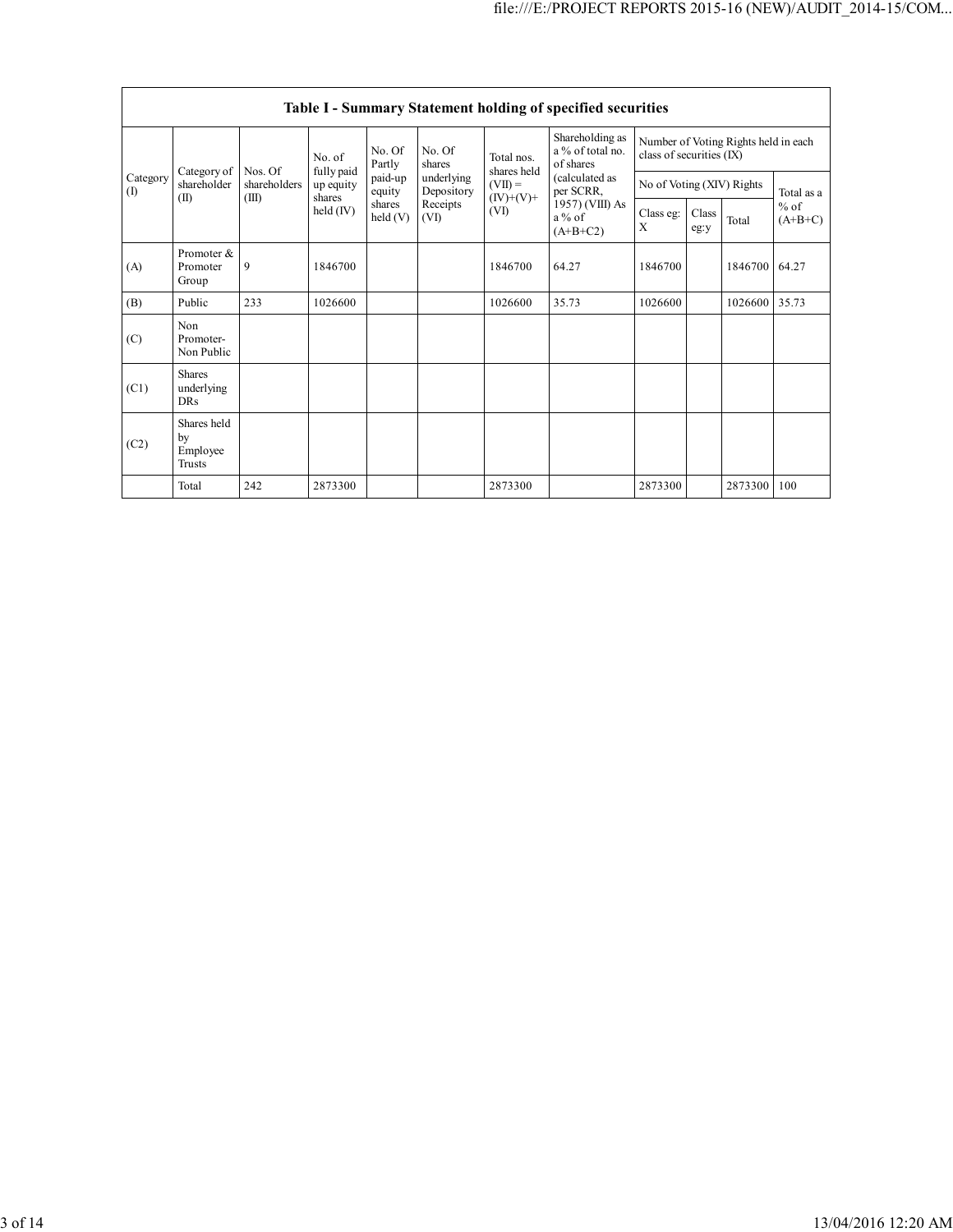| Table I - Summary Statement holding of specified securities |                                           |                                                                                         |                               |                                                                                                                 |                                                                                                                                                                                          |                                        |                                                      |                                                                               |                                                  |                                       |
|-------------------------------------------------------------|-------------------------------------------|-----------------------------------------------------------------------------------------|-------------------------------|-----------------------------------------------------------------------------------------------------------------|------------------------------------------------------------------------------------------------------------------------------------------------------------------------------------------|----------------------------------------|------------------------------------------------------|-------------------------------------------------------------------------------|--------------------------------------------------|---------------------------------------|
| Category<br>(1)                                             | Category of<br>shareholder<br>(II)        | No. Of<br><b>Shares</b><br>Underlying<br>Outstanding<br>convertible<br>securities $(X)$ | No. Of<br>Warrants<br>$(X_i)$ | No. Of Shares<br>Underlying<br>Outstanding<br>convertible<br>securities and<br>No. Of<br>Warrants $(Xi)$<br>(a) | Shareholding, as<br>a % assuming full<br>conversion of<br>convertible<br>securities (as a<br>percentage of<br>diluted share<br>capital) $(XI)$ =<br>(VII)+(X) As a $\%$<br>of $(A+B+C2)$ | Number of<br>Locked in<br>shares (XII) |                                                      | Number of<br><b>Shares</b><br>pledged or<br>otherwise<br>encumbered<br>(XIII) |                                                  | Number of<br>equity shares<br>held in |
|                                                             |                                           |                                                                                         |                               |                                                                                                                 |                                                                                                                                                                                          | No.<br>(a)                             | As a $%$<br>of total<br><b>Shares</b><br>held<br>(b) | No.<br>(a)                                                                    | As a $%$<br>of total<br><b>Shares</b><br>held(b) | dematerialized<br>form (XIV)          |
| (A)                                                         | Promoter &<br>Promoter<br>Group           |                                                                                         |                               |                                                                                                                 | 64.27                                                                                                                                                                                    |                                        |                                                      |                                                                               |                                                  | 1846700                               |
| (B)                                                         | Public                                    |                                                                                         |                               |                                                                                                                 | 35.73                                                                                                                                                                                    |                                        |                                                      |                                                                               |                                                  | 328700                                |
| (C)                                                         | Non<br>Promoter-<br>Non Public            |                                                                                         |                               |                                                                                                                 |                                                                                                                                                                                          |                                        |                                                      |                                                                               |                                                  |                                       |
| (C1)                                                        | <b>Shares</b><br>underlying<br><b>DRs</b> |                                                                                         |                               |                                                                                                                 |                                                                                                                                                                                          |                                        |                                                      |                                                                               |                                                  |                                       |
| (C2)                                                        | Shares held<br>by<br>Employee<br>Trusts   |                                                                                         |                               |                                                                                                                 |                                                                                                                                                                                          |                                        |                                                      |                                                                               |                                                  |                                       |
|                                                             | Total                                     |                                                                                         |                               |                                                                                                                 |                                                                                                                                                                                          |                                        |                                                      |                                                                               |                                                  | 2175400                               |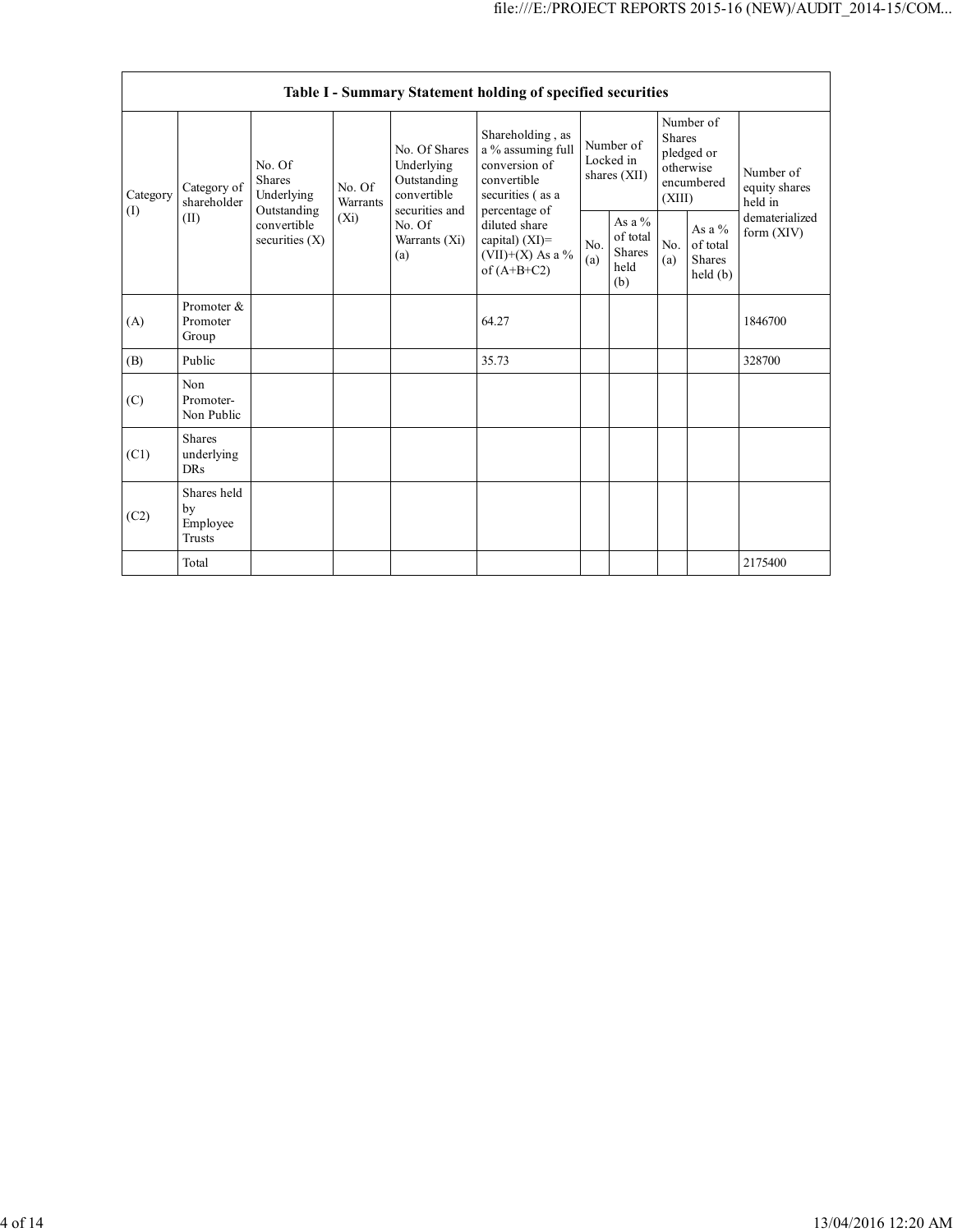| Table II - Statement showing shareholding pattern of the Promoter and Promoter Group        |                                                                                                                     |                                  |                                   |                                            |                                              |                                                           |                                                                                                                               |                                                                  |               |               |                                 |
|---------------------------------------------------------------------------------------------|---------------------------------------------------------------------------------------------------------------------|----------------------------------|-----------------------------------|--------------------------------------------|----------------------------------------------|-----------------------------------------------------------|-------------------------------------------------------------------------------------------------------------------------------|------------------------------------------------------------------|---------------|---------------|---------------------------------|
|                                                                                             |                                                                                                                     |                                  | No. of                            | No. Of<br>Partly                           | No. Of<br>shares                             | Total nos.<br>shares<br>held (VII)<br>$(IV)+(V)+$<br>(VI) | Shareholding<br>as a % of<br>total no. of<br>shares<br>(calculated as<br>per SCRR,<br>1957) (VIII)<br>As a % of<br>$(A+B+C2)$ | Number of Voting Rights held in<br>each class of securities (IX) |               |               |                                 |
| Sr.                                                                                         | Category & Name<br>of the<br>Shareholders (I)                                                                       | Nos. Of<br>shareholders<br>(III) | fully paid<br>up equity<br>shares | paid-up<br>equity<br>shares<br>held<br>(V) | underlying<br>Depository<br>Receipts<br>(VI) |                                                           |                                                                                                                               | No of Voting (XIV) Rights                                        |               |               | Total<br>as a $%$               |
|                                                                                             |                                                                                                                     |                                  | held $(IV)$                       |                                            |                                              |                                                           |                                                                                                                               | Class eg:<br>X                                                   | Class<br>eg:y | Total         | of<br>Total<br>Voting<br>rights |
| A                                                                                           | Table II - Statement showing shareholding pattern of the Promoter and Promoter Group                                |                                  |                                   |                                            |                                              |                                                           |                                                                                                                               |                                                                  |               |               |                                 |
| (1)                                                                                         | Indian                                                                                                              |                                  |                                   |                                            |                                              |                                                           |                                                                                                                               |                                                                  |               |               |                                 |
| (a)                                                                                         | Individuals/Hindu<br>undivided Family                                                                               | 8                                | 1716070                           |                                            |                                              | 1716070                                                   | 59.72                                                                                                                         | 1716070                                                          |               | 1716070       | 59.72                           |
| (d)                                                                                         | Any Other<br>(specify)                                                                                              | $\mathbf{1}$                     | 130630                            |                                            |                                              | 130630                                                    | 4.55                                                                                                                          | 130630                                                           |               | 130630        | 4.55                            |
| Sub-Total<br>(A)(1)                                                                         |                                                                                                                     | 9                                | 1846700                           |                                            |                                              | 1846700                                                   | 64.27                                                                                                                         | 1846700                                                          |               | 1846700 64.27 |                                 |
| (2)                                                                                         | Foreign                                                                                                             |                                  |                                   |                                            |                                              |                                                           |                                                                                                                               |                                                                  |               |               |                                 |
| Total<br>Shareholding<br>of Promoter<br>and Promoter<br>Group<br>$(A)= (A)$<br>$(1)+(A)(2)$ |                                                                                                                     | 9                                | 1846700                           |                                            |                                              | 1846700                                                   | 64.27                                                                                                                         | 1846700                                                          |               | 1846700 64.27 |                                 |
| $\, {\bf B}$                                                                                | Table III - Statement showing shareholding pattern of the Public shareholder                                        |                                  |                                   |                                            |                                              |                                                           |                                                                                                                               |                                                                  |               |               |                                 |
| (1)                                                                                         | Institutions                                                                                                        |                                  |                                   |                                            |                                              |                                                           |                                                                                                                               |                                                                  |               |               |                                 |
| (3)                                                                                         | Non-institutions                                                                                                    |                                  |                                   |                                            |                                              |                                                           |                                                                                                                               |                                                                  |               |               |                                 |
| (a(i))                                                                                      | Individuals -<br>i.Individual<br>shareholders<br>holding nominal<br>share capital up to<br>Rs. 2 lakhs.             | 210                              | 507100                            |                                            |                                              | 507100                                                    | 17.65                                                                                                                         | 507100                                                           |               | 507100        | 17.65                           |
| (a(ii))                                                                                     | Individuals - ii.<br>Individual<br>shareholders<br>holding nominal<br>share capital in<br>excess of Rs. 2<br>lakhs. | 20                               | 482300                            |                                            |                                              | 482300                                                    | 16.79                                                                                                                         | 482300                                                           |               | 482300        | 16.79                           |
| (e)                                                                                         | Any Other<br>(specify)                                                                                              | 3                                | 37200                             |                                            |                                              | 37200                                                     | 1.29                                                                                                                          | 37200                                                            |               | 37200         | 1.29                            |
| Sub-Total<br>(B)(3)                                                                         |                                                                                                                     | 233                              | 1026600                           |                                            |                                              | 1026600                                                   | 35.73                                                                                                                         | 1026600                                                          |               | 1026600       | 35.73                           |
| <b>Total Public</b><br>Shareholding<br>$(B)= (B)$<br>$(1)+(B)$<br>$(2)+(B)(3)$              |                                                                                                                     | 233                              | 1026600                           |                                            |                                              | 1026600                                                   | 35.73                                                                                                                         | 1026600                                                          |               | 1026600 35.73 |                                 |
| ${\bf C}$                                                                                   | Table IV - Statement showing shareholding pattern of the Non Promoter- Non Public shareholder                       |                                  |                                   |                                            |                                              |                                                           |                                                                                                                               |                                                                  |               |               |                                 |
| Total (<br>$A+B+C2$ )                                                                       |                                                                                                                     | 242                              | 2873300                           |                                            |                                              | 2873300                                                   | 100                                                                                                                           | 2873300                                                          |               | 2873300       | 100                             |
| Total<br>$(A+B+C)$                                                                          |                                                                                                                     | 242                              | 2873300                           |                                            |                                              | 2873300                                                   |                                                                                                                               | 2873300                                                          |               | 2873300       | 100                             |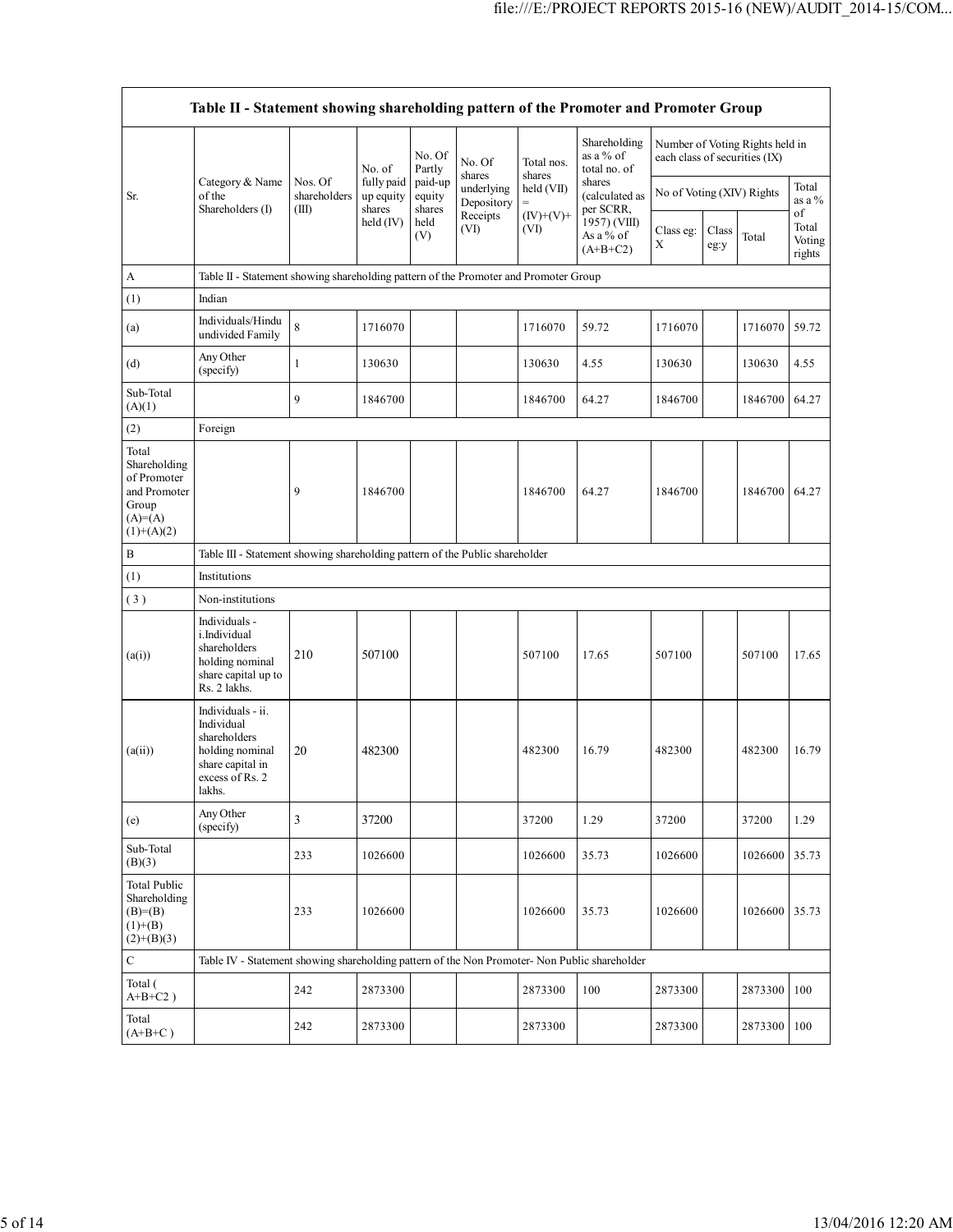| Table II - Statement showing shareholding pattern of the Promoter and Promoter Group     |                                                                               |                    |                                                                             |                                                                                                            |                                        |                                             |                                                                        |                                           |                                       |
|------------------------------------------------------------------------------------------|-------------------------------------------------------------------------------|--------------------|-----------------------------------------------------------------------------|------------------------------------------------------------------------------------------------------------|----------------------------------------|---------------------------------------------|------------------------------------------------------------------------|-------------------------------------------|---------------------------------------|
| Sr.                                                                                      | No. Of Shares<br>Underlying<br>Outstanding<br>convertible<br>securities $(X)$ | No. Of<br>Warrants | No. Of Shares<br>Underlying<br>Outstanding<br>convertible<br>securities and | Shareholding, as a<br>% assuming full<br>conversion of<br>convertible<br>securities (as a<br>percentage of | Number of<br>Locked in<br>shares (XII) |                                             | Number of<br>Shares<br>pledged or<br>otherwise<br>encumbered<br>(XIII) |                                           | Number of<br>equity shares<br>held in |
|                                                                                          |                                                                               | $(X_i)$            | No. Of<br>Warrants (Xi)<br>(a)                                              | diluted share<br>capital) $(XI)$ =<br>(VII)+(X) As a %<br>of $(A+B+C2)$                                    | No.<br>(a)                             | As a %<br>of total<br>Shares<br>held<br>(b) | No.<br>(a)                                                             | As a $%$<br>of total<br>Shares<br>held(b) | dematerialized<br>form (XIV)          |
| $\boldsymbol{A}$                                                                         |                                                                               |                    |                                                                             | Table II - Statement showing shareholding pattern of the Promoter and Promoter Group                       |                                        |                                             |                                                                        |                                           |                                       |
| (1)                                                                                      | Indian                                                                        |                    |                                                                             |                                                                                                            |                                        |                                             |                                                                        |                                           |                                       |
| (a)                                                                                      |                                                                               |                    |                                                                             | 59.72                                                                                                      |                                        |                                             |                                                                        |                                           | 1716070                               |
| (d)                                                                                      |                                                                               |                    |                                                                             | 4.55                                                                                                       |                                        |                                             |                                                                        |                                           | 130630                                |
| Sub-Total<br>(A)(1)                                                                      |                                                                               |                    |                                                                             | 64.27                                                                                                      |                                        |                                             |                                                                        |                                           | 1846700                               |
| (2)                                                                                      | Foreign                                                                       |                    |                                                                             |                                                                                                            |                                        |                                             |                                                                        |                                           |                                       |
| Total<br>Shareholding of<br>Promoter and<br>Promoter<br>Group $(A)= (A)$<br>$(1)+(A)(2)$ |                                                                               |                    |                                                                             | 64.27                                                                                                      |                                        |                                             |                                                                        |                                           | 1846700                               |
| $\, {\bf B}$                                                                             |                                                                               |                    |                                                                             | Table III - Statement showing shareholding pattern of the Public shareholder                               |                                        |                                             |                                                                        |                                           |                                       |
| (1)                                                                                      | Institutions                                                                  |                    |                                                                             |                                                                                                            |                                        |                                             |                                                                        |                                           |                                       |
| (3)                                                                                      | Non-institutions                                                              |                    |                                                                             |                                                                                                            |                                        |                                             |                                                                        |                                           |                                       |
| (a(i))                                                                                   |                                                                               |                    |                                                                             | 17.65                                                                                                      |                                        |                                             |                                                                        |                                           | 99300                                 |
| (a(ii))                                                                                  |                                                                               |                    |                                                                             | 16.79                                                                                                      |                                        |                                             |                                                                        |                                           | 229400                                |
| (e)                                                                                      |                                                                               |                    |                                                                             | 1.29                                                                                                       |                                        |                                             |                                                                        |                                           | $\mathbf{0}$                          |
| Sub-Total<br>(B)(3)                                                                      |                                                                               |                    |                                                                             | 35.73                                                                                                      |                                        |                                             |                                                                        |                                           | 328700                                |
| <b>Total Public</b><br>Shareholding<br>$(B)= (B)(1)+(B)$<br>$(2)+(B)(3)$                 |                                                                               |                    |                                                                             | 35.73                                                                                                      |                                        |                                             |                                                                        |                                           | 328700                                |
| $\mathsf C$                                                                              |                                                                               |                    |                                                                             | Table IV - Statement showing shareholding pattern of the Non Promoter- Non Public shareholder              |                                        |                                             |                                                                        |                                           |                                       |
| Total (A+B+C2                                                                            |                                                                               |                    |                                                                             | 100                                                                                                        |                                        |                                             |                                                                        |                                           | 2175400                               |
| Total $(A+B+C)$                                                                          |                                                                               |                    |                                                                             |                                                                                                            |                                        |                                             |                                                                        |                                           | 2175400                               |
|                                                                                          | Textual<br>Disclosure of notes on shareholding pattern<br>Information(1)      |                    |                                                                             |                                                                                                            |                                        |                                             |                                                                        |                                           |                                       |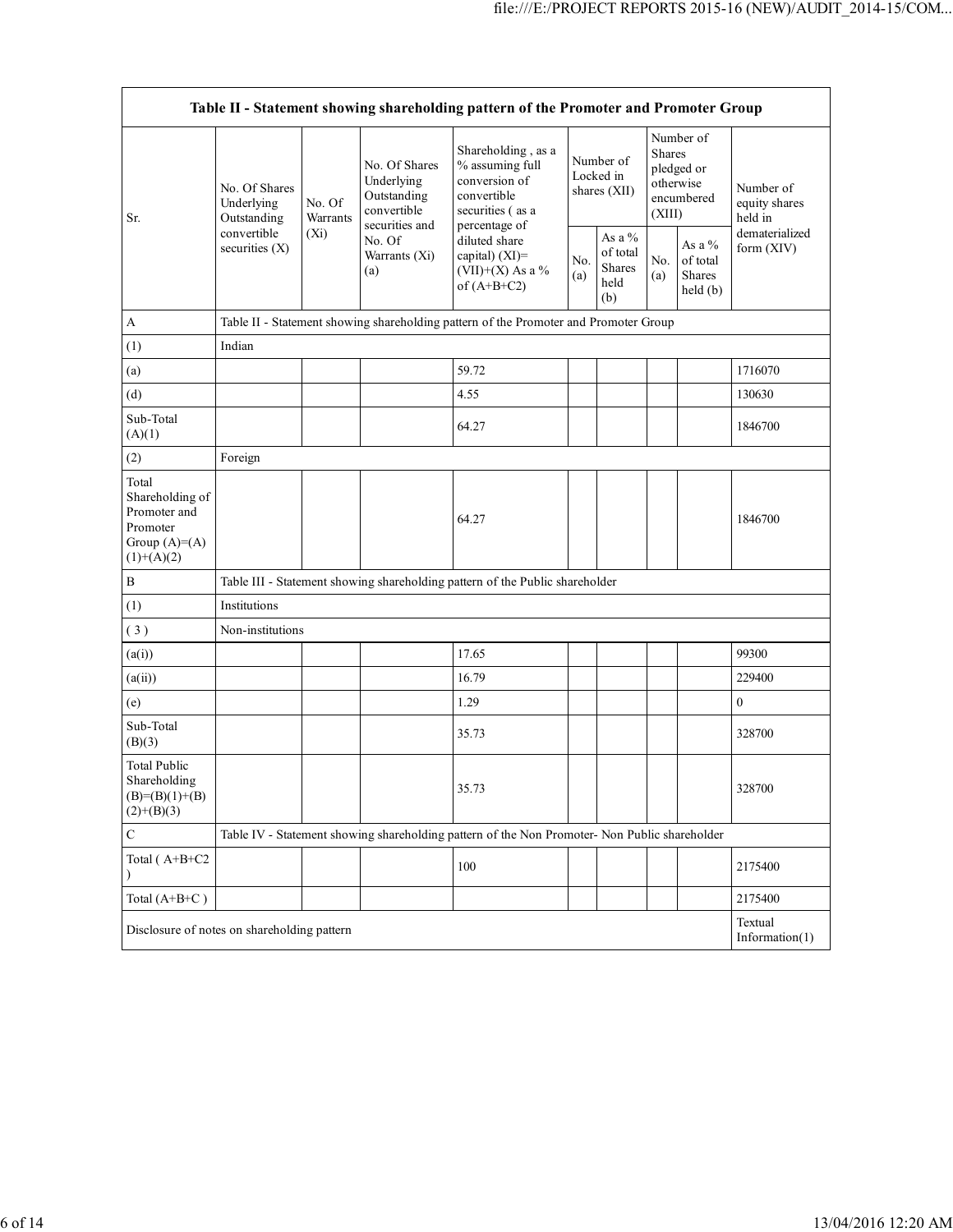|                       | <b>Text Block</b>                                                                                                                                                                                                                      |
|-----------------------|----------------------------------------------------------------------------------------------------------------------------------------------------------------------------------------------------------------------------------------|
| Textual Information() | The Company has forfeited 2138400 Equity Shares in the Meeting of Board of Directors held on<br>24-03-2001 in terms of Articles of Association of the Company in consequences of having failed to<br>pay Calls due thereon 12/03/2001. |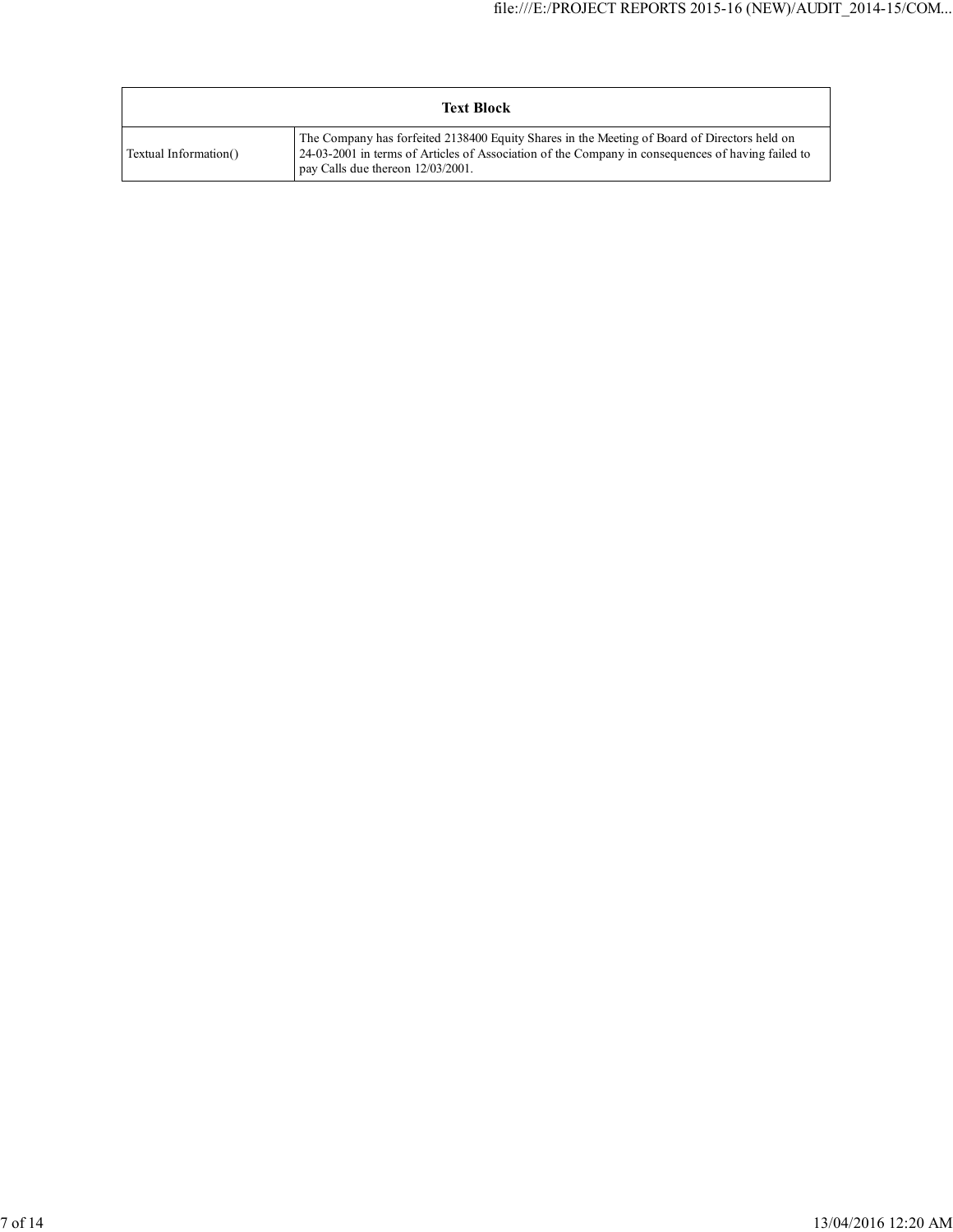|                                                                                                                                                                                          | Individuals/Hindu undivided Family |                                 |                              |                                |                                 |                               |                               |  |  |  |
|------------------------------------------------------------------------------------------------------------------------------------------------------------------------------------------|------------------------------------|---------------------------------|------------------------------|--------------------------------|---------------------------------|-------------------------------|-------------------------------|--|--|--|
| Searial No.                                                                                                                                                                              | $\mathbf{1}$                       | $\overline{\mathbf{c}}$         | 3                            | $\overline{4}$                 | 5                               | 6                             | $\tau$                        |  |  |  |
| Name of the<br>Shareholders (I)                                                                                                                                                          | <b>SUNIL</b><br><b>CHANDRA</b>     | <b>SUDHIR</b><br><b>CHANDRA</b> | <b>VIJAY</b><br><b>LAXMI</b> | <b>KRISHAN</b><br><b>KUMAR</b> | <b>KAVITA</b><br><b>CHANDRA</b> | <b>ALKA</b><br><b>CHANDRA</b> | <b>NIRMAL</b><br><b>GUPTA</b> |  |  |  |
| PAN $(II)$                                                                                                                                                                               | AANPC8847J                         | AAUPC9656N                      | ABXPL6367K                   | ADEPG1228K                     | ABAPC8691G                      | AARPC3643G                    | ABSPG8910E                    |  |  |  |
| No. of fully paid up<br>equity shares held<br>$(\bar{IV})$                                                                                                                               | 315910                             | 300460                          | 451500                       | 141500                         | 310600                          | 121100                        | 60000                         |  |  |  |
| No. Of Partly<br>paid-up equity<br>shares held (V)                                                                                                                                       |                                    |                                 |                              |                                |                                 |                               |                               |  |  |  |
| No. Of shares<br>underlying<br>Depository<br>Receipts (VI)                                                                                                                               |                                    |                                 |                              |                                |                                 |                               |                               |  |  |  |
| Total nos. shares<br>held $(VII) =$<br>$(IV)+(V)+(VI)$                                                                                                                                   | 315910                             | 300460                          | 451500                       | 141500                         | 310600                          | 121100                        | 60000                         |  |  |  |
| Shareholding as a<br>% of total no. of<br>shares (calculated<br>as per SCRR,<br>1957) (VIII) As a<br>% of $(A+B+C2)$                                                                     | 10.99                              | 10.46                           | 15.71                        | 4.92                           | 10.81                           | 4.21                          | 2.09                          |  |  |  |
| Number of Voting Rights held in each class of securities (IX)                                                                                                                            |                                    |                                 |                              |                                |                                 |                               |                               |  |  |  |
| Class eg:X                                                                                                                                                                               | 315910                             | 300460                          | 451500                       | 141500                         | 310600                          | 121100                        | 60000                         |  |  |  |
| Class eg:y                                                                                                                                                                               |                                    |                                 |                              |                                |                                 |                               |                               |  |  |  |
| Total                                                                                                                                                                                    | 315910                             | 300460                          | 451500                       | 141500                         | 310600                          | 121100                        | 60000                         |  |  |  |
| Total as a % of<br><b>Total Voting rights</b>                                                                                                                                            | 10.99                              | 10.46                           | 15.71                        | 4.92                           | 10.81                           | 4.21                          | 2.09                          |  |  |  |
| No. Of Shares<br>Underlying<br>Outstanding<br>convertible<br>securities $(X)$                                                                                                            |                                    |                                 |                              |                                |                                 |                               |                               |  |  |  |
| No. Of Warrants<br>$(X_i)$                                                                                                                                                               |                                    |                                 |                              |                                |                                 |                               |                               |  |  |  |
| No. Of Shares<br>Underlying<br>Outstanding<br>convertible<br>securities and No.<br>Of Warrants (Xi)<br>(a)                                                                               |                                    |                                 |                              |                                |                                 |                               |                               |  |  |  |
| Shareholding, as a<br>% assuming full<br>conversion of<br>convertible<br>securities (as a<br>percentage of<br>diluted share<br>capital) (XI)=<br>$(VII)+(Xi)(a)$ As a<br>% of $(A+B+C2)$ | 10.99                              | 10.46                           | 15.71                        | 4.92                           | 10.81                           | 4.21                          | 2.09                          |  |  |  |
| Number of Locked in shares (XII)                                                                                                                                                         |                                    |                                 |                              |                                |                                 |                               |                               |  |  |  |
| No. (a)                                                                                                                                                                                  |                                    |                                 |                              |                                |                                 |                               |                               |  |  |  |
| As a % of total<br>Shares held (b)                                                                                                                                                       |                                    |                                 |                              |                                |                                 |                               |                               |  |  |  |
| Number of Shares pledged or otherwise encumbered (XIII)                                                                                                                                  |                                    |                                 |                              |                                |                                 |                               |                               |  |  |  |
| No. (a)                                                                                                                                                                                  |                                    |                                 |                              |                                |                                 |                               |                               |  |  |  |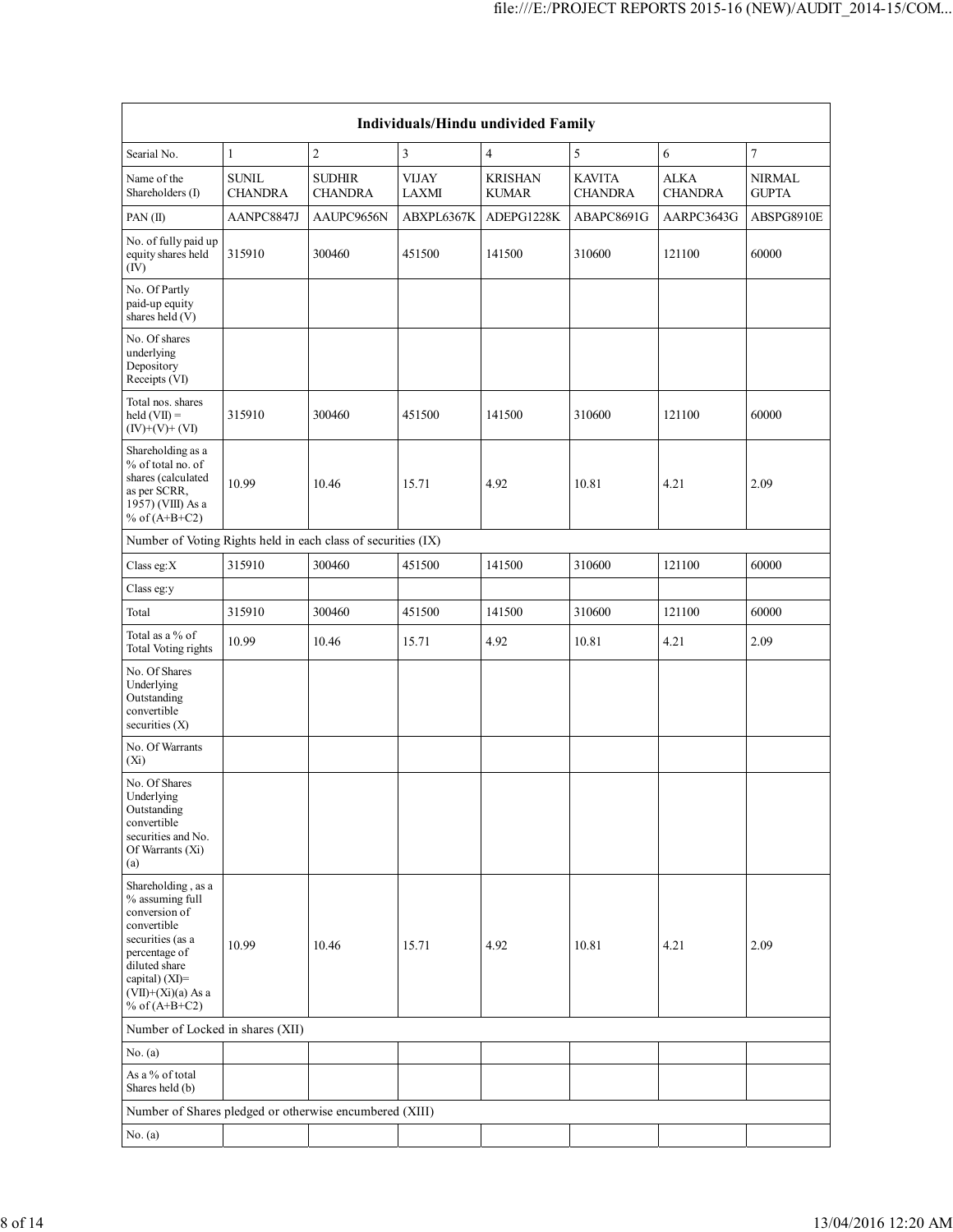| As a % of total<br>Shares held (b)                                   |        |        |        |        |        |        |       |
|----------------------------------------------------------------------|--------|--------|--------|--------|--------|--------|-------|
| Number of equity<br>shares held in<br>dematerialized<br>form $(XIV)$ | 315910 | 300460 | 451500 | 141500 | 310600 | 121100 | 60000 |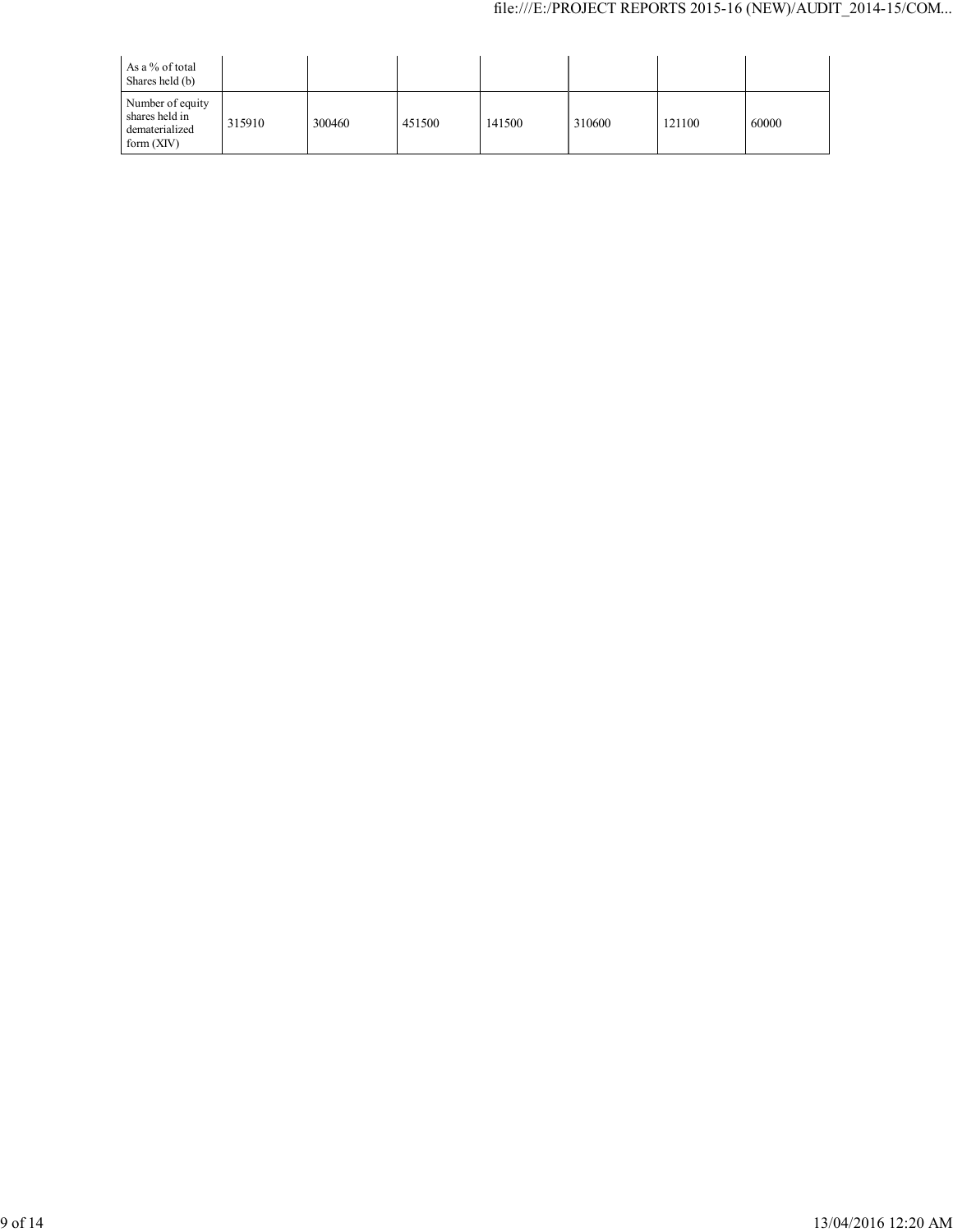| Individuals/Hindu undivided Family                                                                                                                                                       |                                                               |                       |  |  |  |  |  |
|------------------------------------------------------------------------------------------------------------------------------------------------------------------------------------------|---------------------------------------------------------------|-----------------------|--|--|--|--|--|
| Searial No.                                                                                                                                                                              | $\,8\,$                                                       |                       |  |  |  |  |  |
| Name of the<br>Shareholders (I)                                                                                                                                                          | <b>SMRITI GUPTA</b>                                           | Click here to go back |  |  |  |  |  |
| PAN(II)                                                                                                                                                                                  | AHHPG8027H                                                    | Total                 |  |  |  |  |  |
| No. of fully paid up<br>equity shares held<br>(IV)                                                                                                                                       | 15000                                                         | 1716070               |  |  |  |  |  |
| No. Of Partly<br>paid-up equity<br>shares held $(V)$                                                                                                                                     |                                                               |                       |  |  |  |  |  |
| No. Of shares<br>underlying<br>Depository<br>Receipts (VI)                                                                                                                               |                                                               |                       |  |  |  |  |  |
| Total nos. shares<br>held $(VII)$ =<br>$(IV)+(V)+(VI)$                                                                                                                                   | 15000                                                         | 1716070               |  |  |  |  |  |
| Shareholding as a<br>% of total no. of<br>shares (calculated<br>as per SCRR,<br>1957) (VIII) As a<br>% of $(A+B+C2)$                                                                     | 0.52                                                          | 59.72                 |  |  |  |  |  |
|                                                                                                                                                                                          | Number of Voting Rights held in each class of securities (IX) |                       |  |  |  |  |  |
| Class eg: $X$                                                                                                                                                                            | 15000                                                         | 1716070               |  |  |  |  |  |
| Class eg:y                                                                                                                                                                               |                                                               |                       |  |  |  |  |  |
| Total                                                                                                                                                                                    | 15000                                                         | 1716070               |  |  |  |  |  |
| Total as a % of<br>Total Voting rights                                                                                                                                                   | 0.52                                                          | 59.72                 |  |  |  |  |  |
| No. Of Shares<br>Underlying<br>Outstanding<br>convertible<br>securities (X)                                                                                                              |                                                               |                       |  |  |  |  |  |
| No. Of Warrants<br>$(X_i)$                                                                                                                                                               |                                                               |                       |  |  |  |  |  |
| No. Of Shares<br>Underlying<br>Outstanding<br>convertible<br>securities and No.<br>Of Warrants (Xi)<br>(a)                                                                               |                                                               |                       |  |  |  |  |  |
| Shareholding, as a<br>% assuming full<br>conversion of<br>convertible<br>securities (as a<br>percentage of<br>diluted share<br>capital) (XI)=<br>$(VII)+(Xi)(a)$ As a<br>% of $(A+B+C2)$ | 0.52                                                          | 59.72                 |  |  |  |  |  |
| Number of Locked in shares (XII)                                                                                                                                                         |                                                               |                       |  |  |  |  |  |
| No. (a)                                                                                                                                                                                  |                                                               |                       |  |  |  |  |  |
| As a % of total<br>Shares held (b)                                                                                                                                                       |                                                               |                       |  |  |  |  |  |
|                                                                                                                                                                                          | Number of Shares pledged or otherwise encumbered (XIII)       |                       |  |  |  |  |  |
| No. (a)                                                                                                                                                                                  |                                                               |                       |  |  |  |  |  |
| As a % of total<br>Shares held (b)                                                                                                                                                       |                                                               |                       |  |  |  |  |  |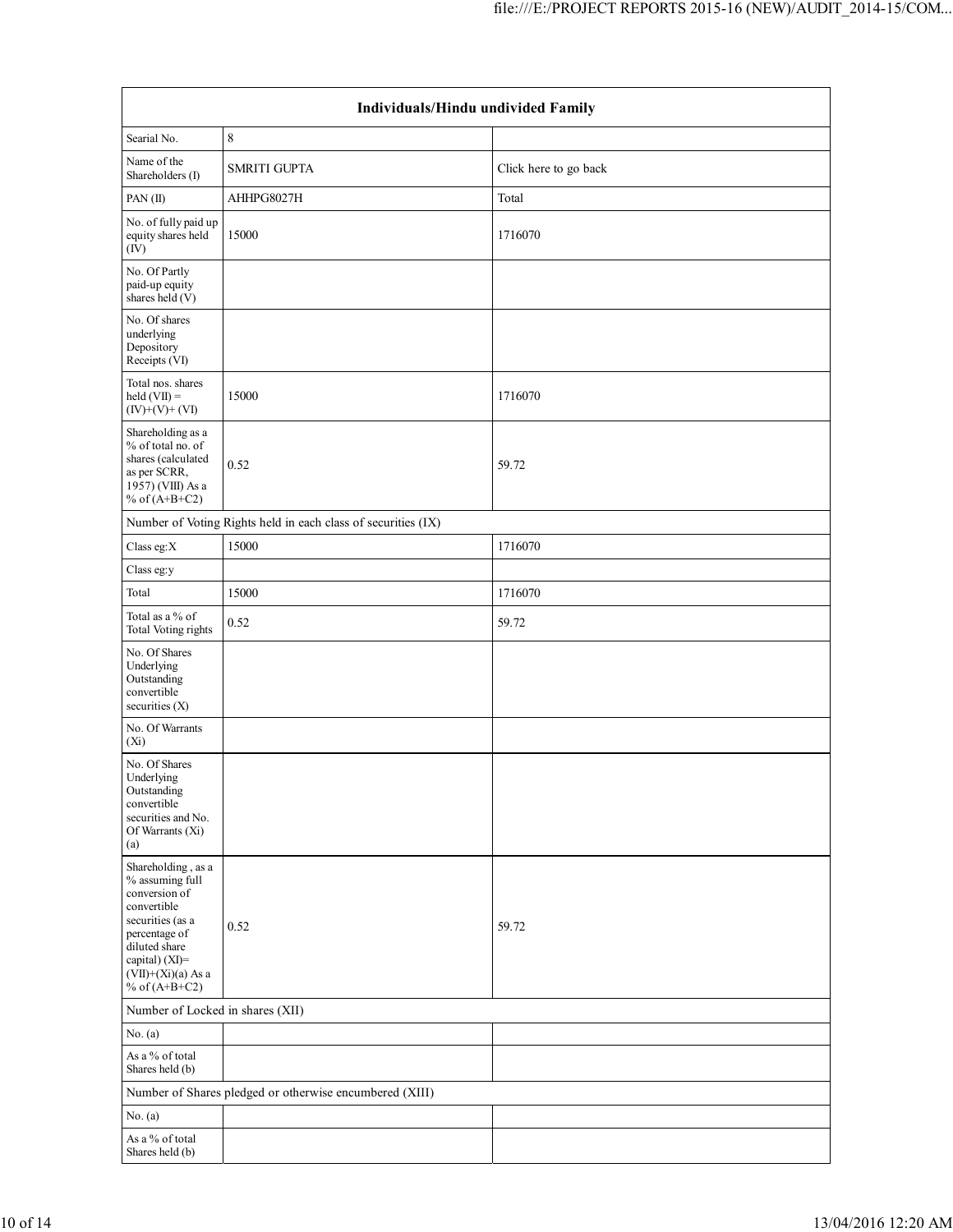| Number of equity<br>shares held in<br>dematerialized<br>form $(XIV)$ | 15000 | 1716070 |
|----------------------------------------------------------------------|-------|---------|
|----------------------------------------------------------------------|-------|---------|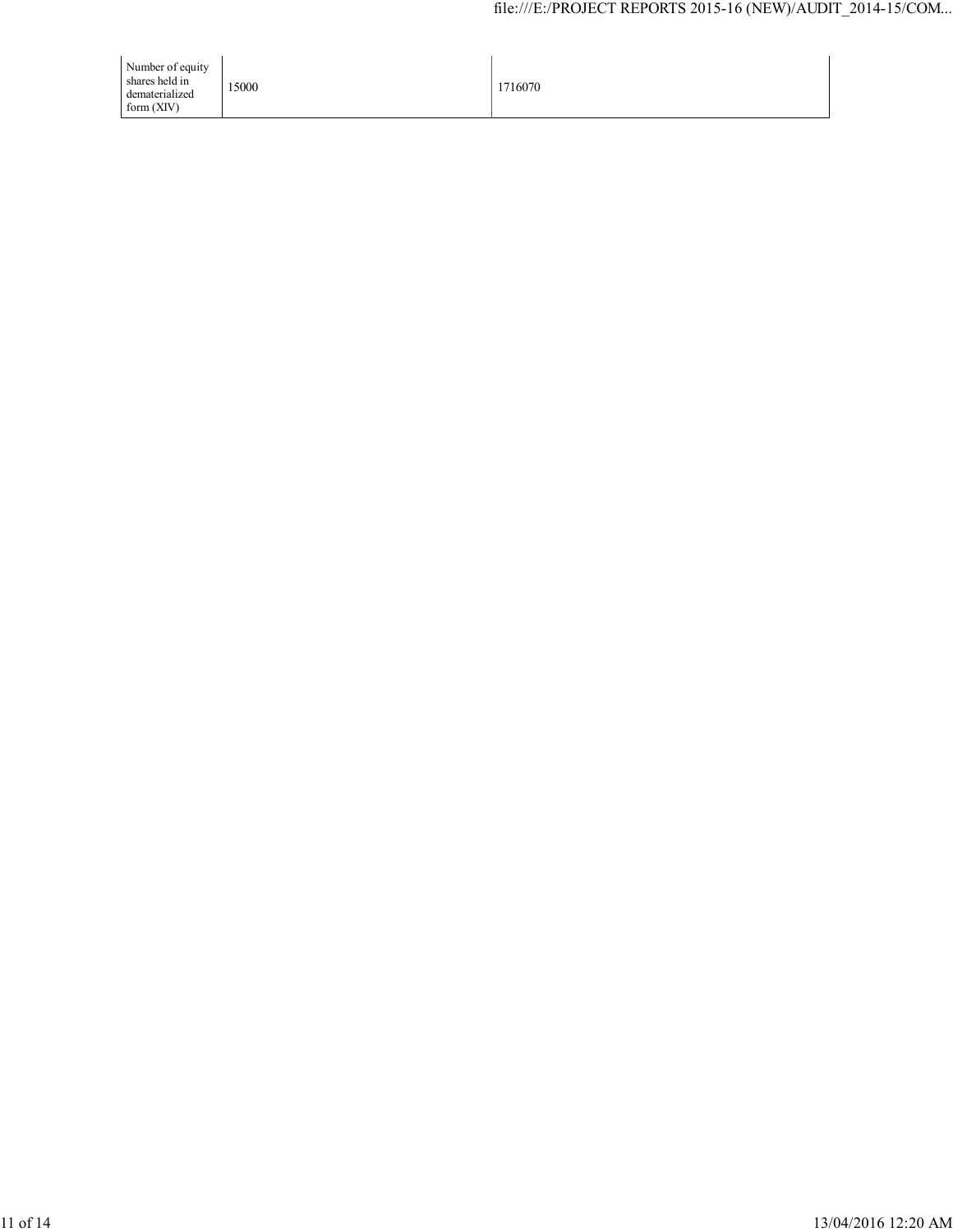| Any Other (specify)                                                                                                                                                                  |                                                               |                       |  |  |  |  |  |  |
|--------------------------------------------------------------------------------------------------------------------------------------------------------------------------------------|---------------------------------------------------------------|-----------------------|--|--|--|--|--|--|
| Searial No.                                                                                                                                                                          | $\mathbf{1}$                                                  |                       |  |  |  |  |  |  |
| Category                                                                                                                                                                             | <b>Bodies Corporate</b>                                       | Click here to go back |  |  |  |  |  |  |
| Name of the<br>Shareholders (I)                                                                                                                                                      | <b>CHANDERPUR INDUSTRIES PVT LTD</b>                          |                       |  |  |  |  |  |  |
| PAN(II)                                                                                                                                                                              | AABCS7654Q                                                    | Total                 |  |  |  |  |  |  |
| No. of the<br>Shareholders (I)                                                                                                                                                       | $\mathbf{1}$                                                  | 1                     |  |  |  |  |  |  |
| No. of fully paid up<br>equity shares held<br>(IV)                                                                                                                                   | 130630                                                        | 130630                |  |  |  |  |  |  |
| No. Of Partly<br>paid-up equity<br>shares held (V)                                                                                                                                   |                                                               |                       |  |  |  |  |  |  |
| No. Of shares<br>underlying<br>Depository<br>Receipts (VI)                                                                                                                           |                                                               |                       |  |  |  |  |  |  |
| Total nos. shares<br>held $(VII)$ =<br>$(IV)+(V)+(VI)$                                                                                                                               | 130630                                                        | 130630                |  |  |  |  |  |  |
| Shareholding as a<br>% of total no. of<br>shares (calculated<br>as per SCRR,<br>1957) (VIII) As a<br>% of $(A+B+C2)$                                                                 | 4.55                                                          | 4.55                  |  |  |  |  |  |  |
|                                                                                                                                                                                      | Number of Voting Rights held in each class of securities (IX) |                       |  |  |  |  |  |  |
| Class eg: X                                                                                                                                                                          | 130630                                                        | 130630                |  |  |  |  |  |  |
| Class eg:y                                                                                                                                                                           |                                                               |                       |  |  |  |  |  |  |
| Total                                                                                                                                                                                | 130630                                                        | 130630                |  |  |  |  |  |  |
| Total as a % of<br>Total Voting rights                                                                                                                                               | 4.55                                                          | 4.55                  |  |  |  |  |  |  |
| No. Of Shares<br>Underlying<br>Outstanding<br>convertible<br>securities (X)                                                                                                          |                                                               |                       |  |  |  |  |  |  |
| No. Of Warrants<br>$(X_i)$                                                                                                                                                           |                                                               |                       |  |  |  |  |  |  |
| No. Of Shares<br>Underlying<br>Outstanding<br>convertible<br>securities and No.<br>Of Warrants (Xi)<br>(a)                                                                           |                                                               |                       |  |  |  |  |  |  |
| Shareholding, as a<br>% assuming full<br>conversion of<br>convertible<br>securities (as a<br>percentage of<br>diluted share<br>capital) (XI)=<br>$(VII)+(X)$ As a %<br>of $(A+B+C2)$ | 4.55                                                          | 4.55                  |  |  |  |  |  |  |
| Number of Locked in shares (XII)                                                                                                                                                     |                                                               |                       |  |  |  |  |  |  |
| No. $(a)$                                                                                                                                                                            |                                                               |                       |  |  |  |  |  |  |
| As a % of total<br>Shares held (b)                                                                                                                                                   |                                                               |                       |  |  |  |  |  |  |
| Number of Shares pledged or otherwise encumbered (XIII)                                                                                                                              |                                                               |                       |  |  |  |  |  |  |